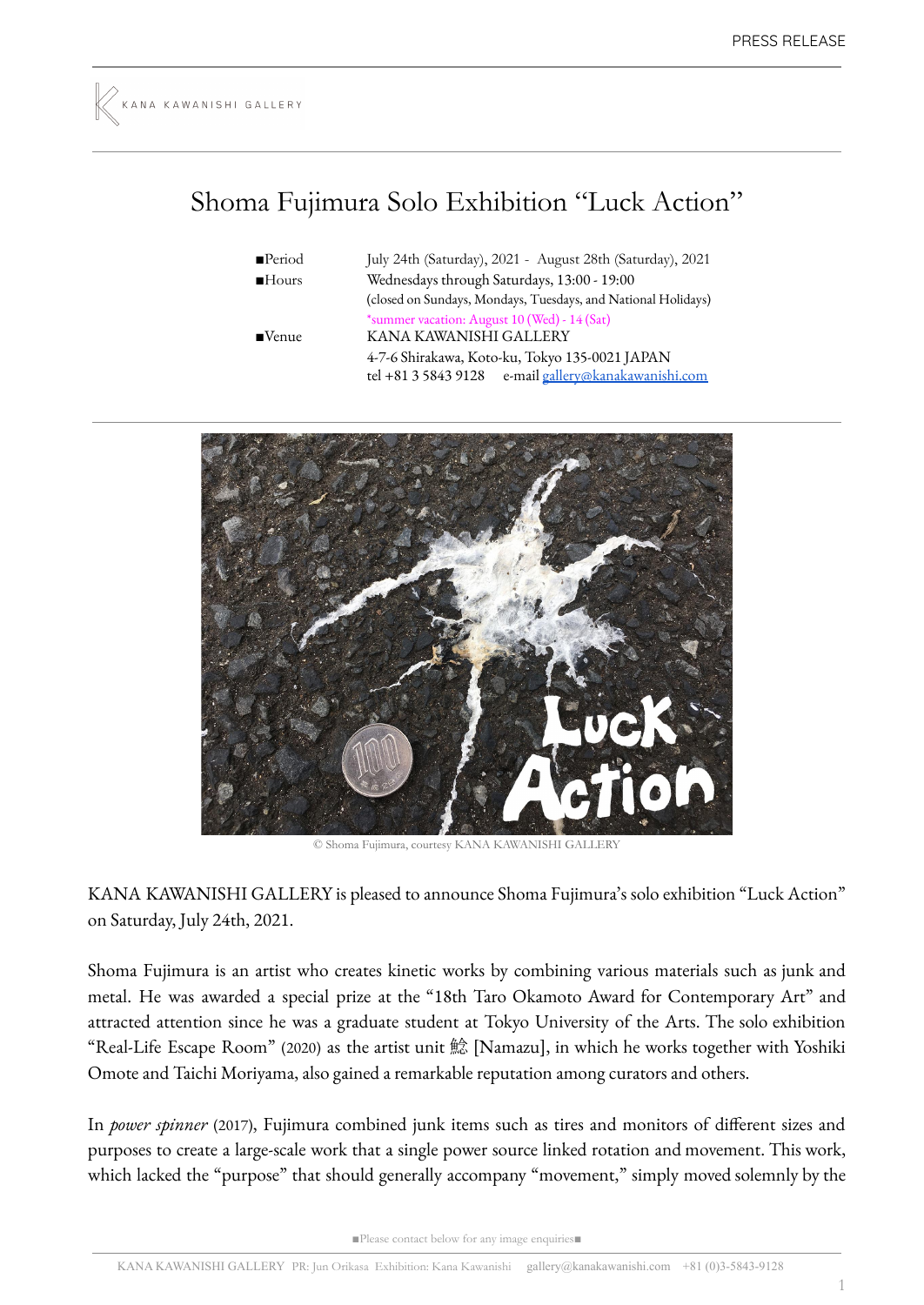```
KANA KAWANISHI GALLERY
```
laws of physics. At first glance, it seemed nonsensical and bizarre but could be suggestive for us contemporary people who spend our days busily pursuing our goals.

"Luck Action," the first solo exhibition at KANA KAWANISHI GALLERY, will consist of new works only to create a space that condenses the unique originality of Fujimura. The many works created from junk, which are objects that have been removed from the original context of human activity, may show us the initial way of being as we look at the forms and movements of the objects with an honest and flexible attitude.

Is it *purpose* or *luck* that is a starting point of movement? We cordially invite all to this opportunity to consider such a basic query, while Fujimura purely plays with wit and lightly jumps over the boundaries of today's complicated society.



*power spinner* 2017 | iron, car tire, engine, monitor, others | h3000  $\times$  w1500  $\times$  d3000 mm © Shoma Fujimura, courtesy KANA KAWANISHI GALLERY



*The Slave-chan* 2015 | iron, school bag, mannequin, others w3300 × d1000 × h2400 mm © Shoma Fujimura, courtesy KANA KAWANISHI GALLERY



*joke* 2014 | iron, motor, toilet paper, glue, others  $\rm w5000 \times d1200 \times h2000$  mm © Shoma Fujimura, courtesy KANA KAWANISHI GALLERY

■Please contact below for any image enquiries■